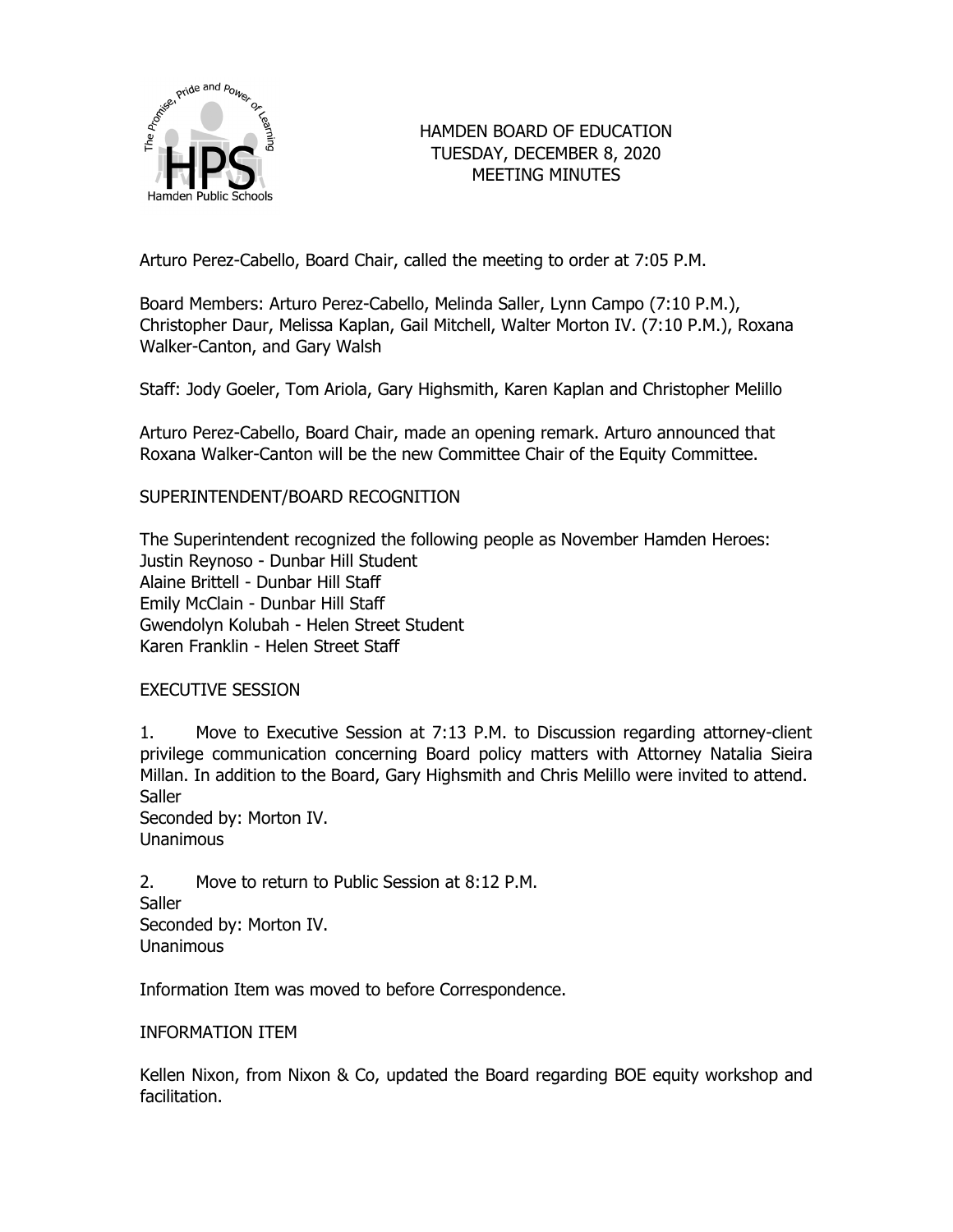### CORRESPONDENCE

Melinda Saller reviewed the correspondence she received since the last Board meeting.

### PUBLIC COMMENTS

There were no Public Comments this evening.

ADDITIONS TO THE AGENDA

There were no additions to the Agenda.

### APPROVAL OF MINUTES

3. Move to approve the minutes from the November 10, 2020 Board of Education meeting. Morton IV. Seconded by: Saller In Favor: Abstain: Walker-Canton MOTION PASSES

4. Move to approve the minutes from the November 14, 2020 Special Board of Education meeting **Saller** Seconded by: Morton IV. In Favor: Abstain: Walker-Canton MOTION PASSES

5. Move to approve the minutes from the November 24, 2020 Special Board of Education meeting. **Saller** Seconded by: Morton IV. In Favor: Campo, Daur, Abstain: Kaplan MOTION PASSES

# ACTION ITEMS

6. Move to approve of the use of the Hamden Middle School parking lot for a Toys for Tots toy drive on December 19th from WTNH 10. **Saller** Seconded by: Morton IV. Unanimous

7. Move to accept the Consent Agenda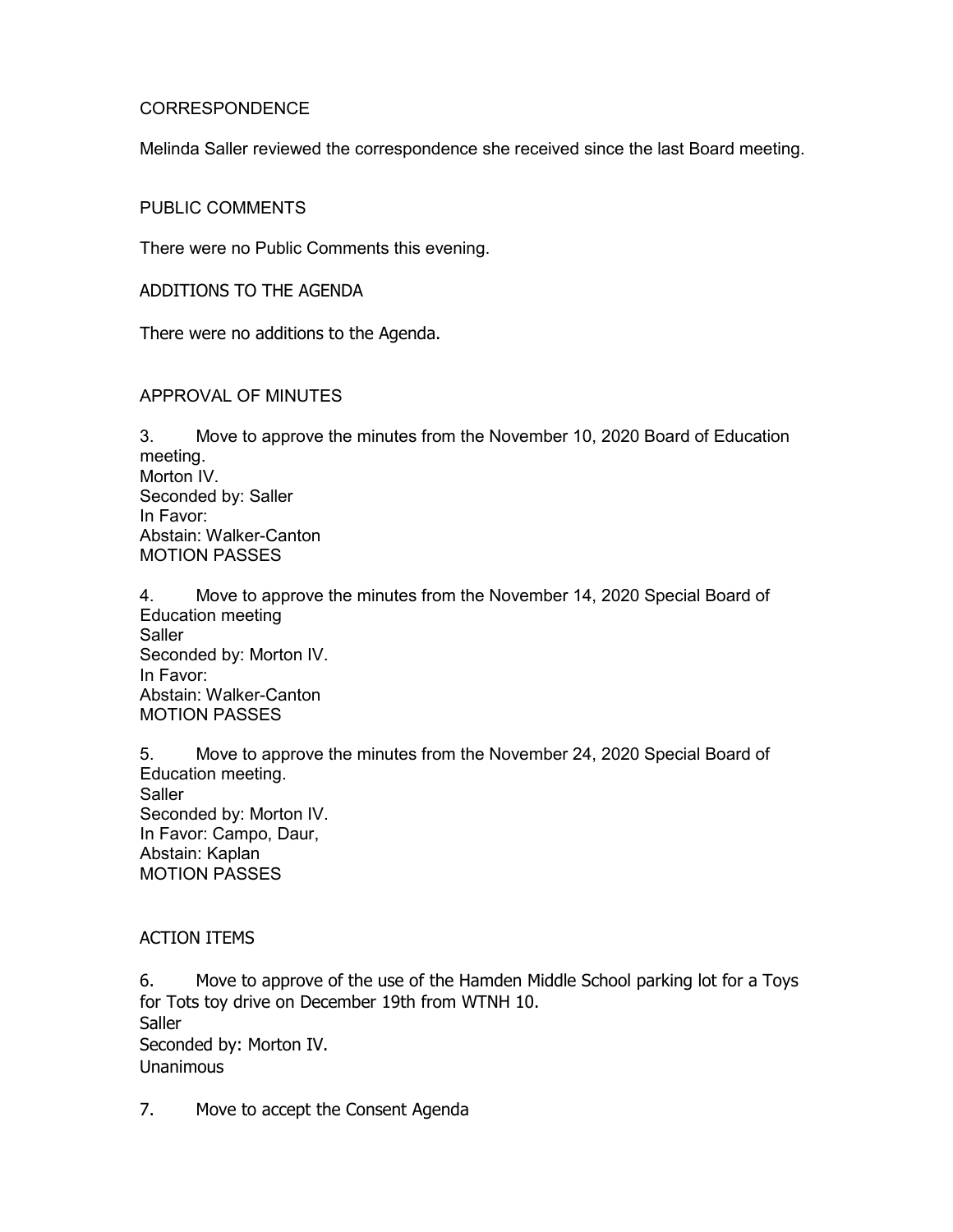Morton IV Seconded by: Walsh

a) Approval to adopt Hamden Board of Education Policy #5118.1 Homeless Students (2nd reading)

b) Approval to adopt Hamden Board of Education Policy #4131 Professional Development (2nd reading)

c) Approval to adopt Hamden Board of Education Policy #6141.32 Technology and Instruction (1st Reading)

d) Approval to rescind Hamden Board of Education Policy #6156.2 Off-Site Computer Use (1st Reading)

e) Approval of the building use form for Cornell Scott Hill to use the gym at 60 Putnam Ave. for COVID-19 testing (Operations meeting 12/1/20)

f) Approval of the 2021-2022 High School Bell Schedule (Curriculum meeting 12/2/20)- Presentation from N. Gannon & L. Dyer

g) Approval of 20-21 budget transfers (Finance meeting 12/8/20)

Christopher Daur requested to pull from the Consent Agenda 10f) Approval of the 2021-2022 High School Bell Schedule (Curriculum meeting 12/2/20)- Presentation from N. Gannon & L. Dyer

Christopher Daur called a Point of Order.

Roxana Walker-Canton requested to pull the following items from the Consent Agenda

10a) Approval to adopt Hamden Board of Education Policy #5118.1 Homeless Students (2nd reading)

10b) Approval to adopt Hamden Board of Education Policy #4131 Professional Development (2nd reading)

10c) Approval to adopt Hamden Board of Education Policy #6141.32 Technology and Instruction (1st Reading)

8. Move to rescind the motion to accept the Consent Agenda Morton IV

9. Move to accept updated Consent Agenda Morton IV. Seconded by: Walsh Unanimous

d) Approval to rescind Hamden Board of Education Policy #6156.2 Off-Site Computer Use (1st Reading)

e) Approval of the building use form for Cornell Scott Hill to use the gym at 60 Putnam Ave. for COVID-19 testing (Operations meeting 12/1/20)

g) Approval of 20-21 budget transfers (Finance meeting 12/8/20)

ACTION ITEMS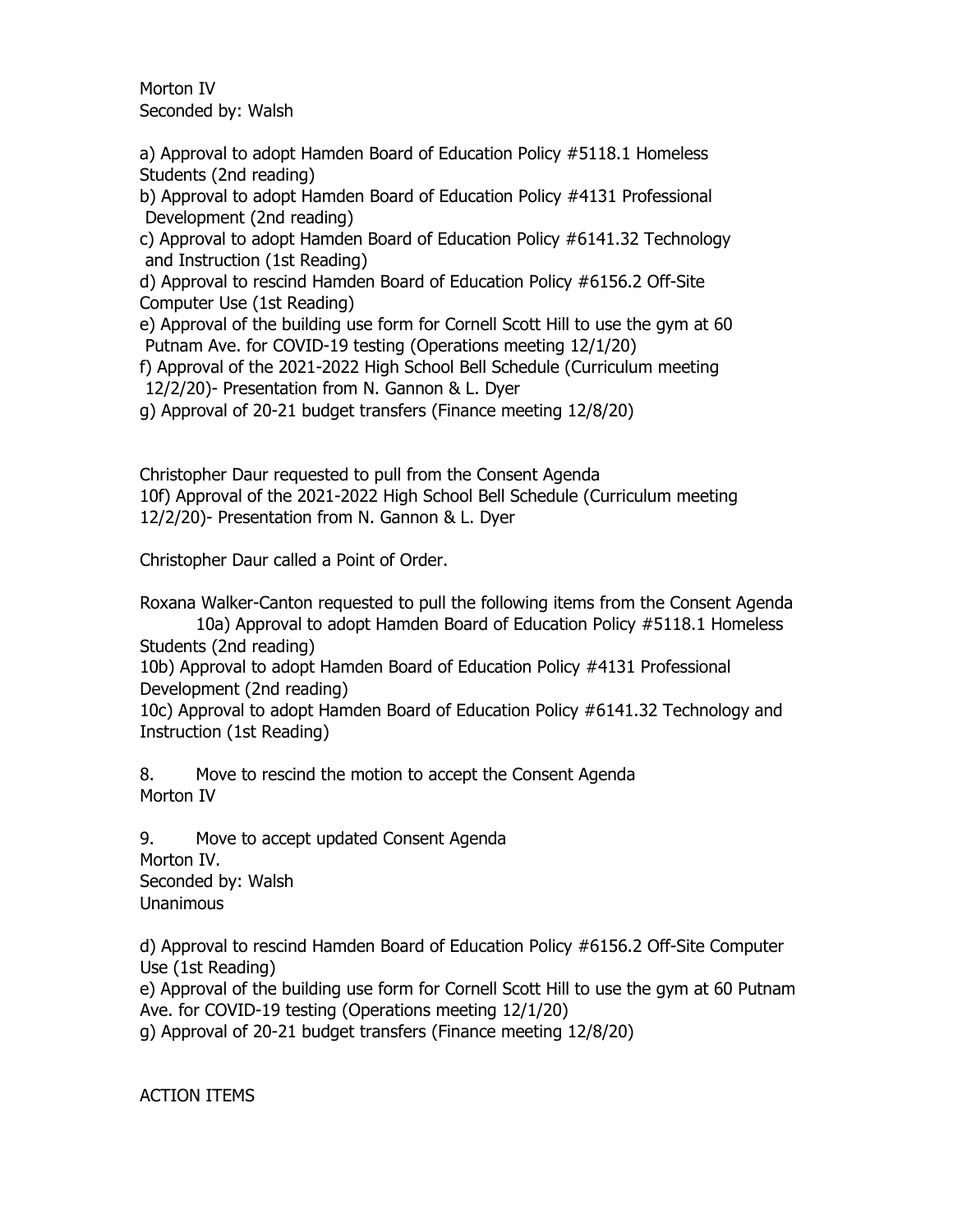10. Move to approve to adopt Hamden Board of Education Policy #5118.1 Homeless Students (2nd reading) Walker-Canton Seconded by: Morton Unanimous

11. Move to approve to adopt Hamden Board of Education Policy #4131 Professional Development (2nd reading) Morton IV Seconded by: Saller Unanimous

12. Move to approve to adopt Hamden Board of Education Policy #6141.32 Technology and Instruction (1st Reading) **Saller** Seconded by: Morton IV.

Table item and send back to Policy.

13. Move to approve the 2021-2022 High School Bell Schedule (Curriculum meeting 12/2/20). **Saller** Seconded by: Morton IV.

A presentation on the 2021-2022 High School Bell Schedule was given by Nadine Gannon and Lisa Dyer.

In Favor: Campo, Kaplan, Mitchell, Morton IV., Perez-Cabello, Walker-Canton and Walsh Against: Daur and Saller MOTION PASSES

INFORMATION ITEMS SUPERINTENDENT'S REPORT

The Superintendent gave an update on facilities, food distribution, child care programs and notes from the medical subcommittee.

Theresa Ott gave a presentation to update on the status of Special Education during distance learning.

Karen Kaplan presented the results of The Distance Learning Parent Survey.

COMMITTEE REPORTS

Curriculum Committee - Committee Chair, Melissa Kaplan reported on the activities of the committee.